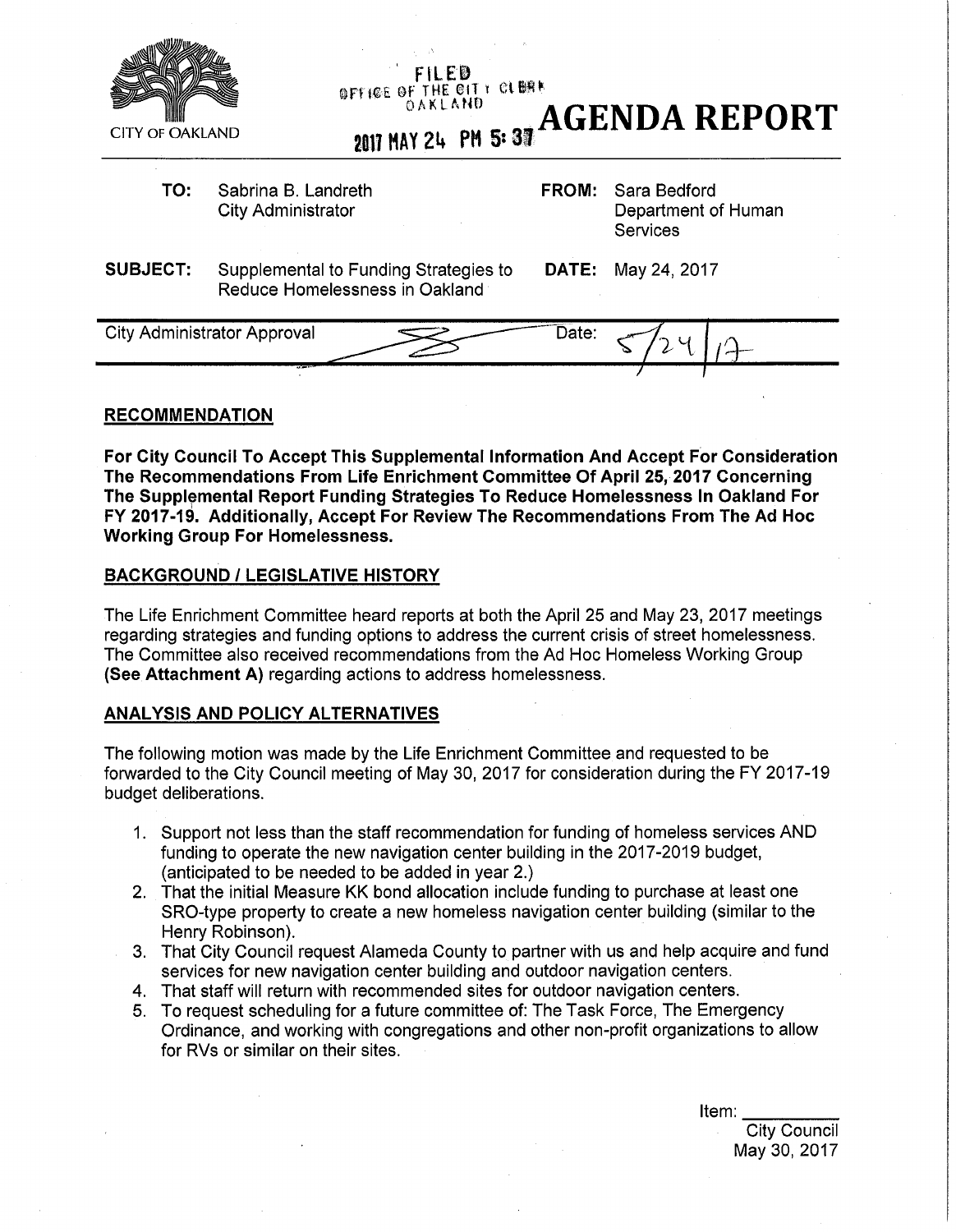The last part of the motion refers to the Ad Hoc Working Group's recommendations and affiliated public speakers who proposed various strategies for engaging non-public sector resources in addressing homelessness. See Attachment A.

# **FISCAL IMPACT**

The fiscal impact of the staff recommendations can be found in the original report submitted report for May 23, 2017. In summary, impact of the Life Enrichment motion regarding the staff report is as follows.

- $\triangleright$  To approve the Mayor's allocation of \$250, 000 to support immediate health and safety interventions and one safe haven/ outdoor navigation site and to ask Alameda County for matching funds of \$275, 000 from their encampment boomerang fund to ensure full implementation of these efforts.
- $\triangleright$  A City commitment of purchase and rehabilitation of an SRO style facility in the first round of Measure KK, possibly in partnership with Alameda County.
- > To invest \$300,000 of on -going funds in FY 2018-19 as service match to a second Henry Robinson, interim housing facility (with a \$2 million service budget that will require leveraged funding from Alameda County, HUD, OHA) and to request County financial partnership in this project.

The fiscal impact of the recommendations from the Ad Hoc Working Group have not yet been assessed.

### **PUBLIC OUTREACH** *I* **INTEREST**

See Attachment A from the Ad Hoc Working Group.

### **ACTION REQUESTED OF THE CITY COUNCIL**

To accept for consideration recommendations from the Life Enrichment Committee regarding the report Funding Strategies to Reduce Homelessness in Oakland from May 23, 2017.

For questions regarding this report, please contact Sara Bedford, Director HSD, 510.238.6794.

Respectfully submitted

Director, Human Services Department  $\operatorname{\mathsf{Sara}}\nolimits$  Bedfo $\operatorname{\mathsf{fd}}\nolimits$ 

Attachment A: Recommendations from Ad Hoc Working Group on Homelessness:

Item: City Council May 30, 2017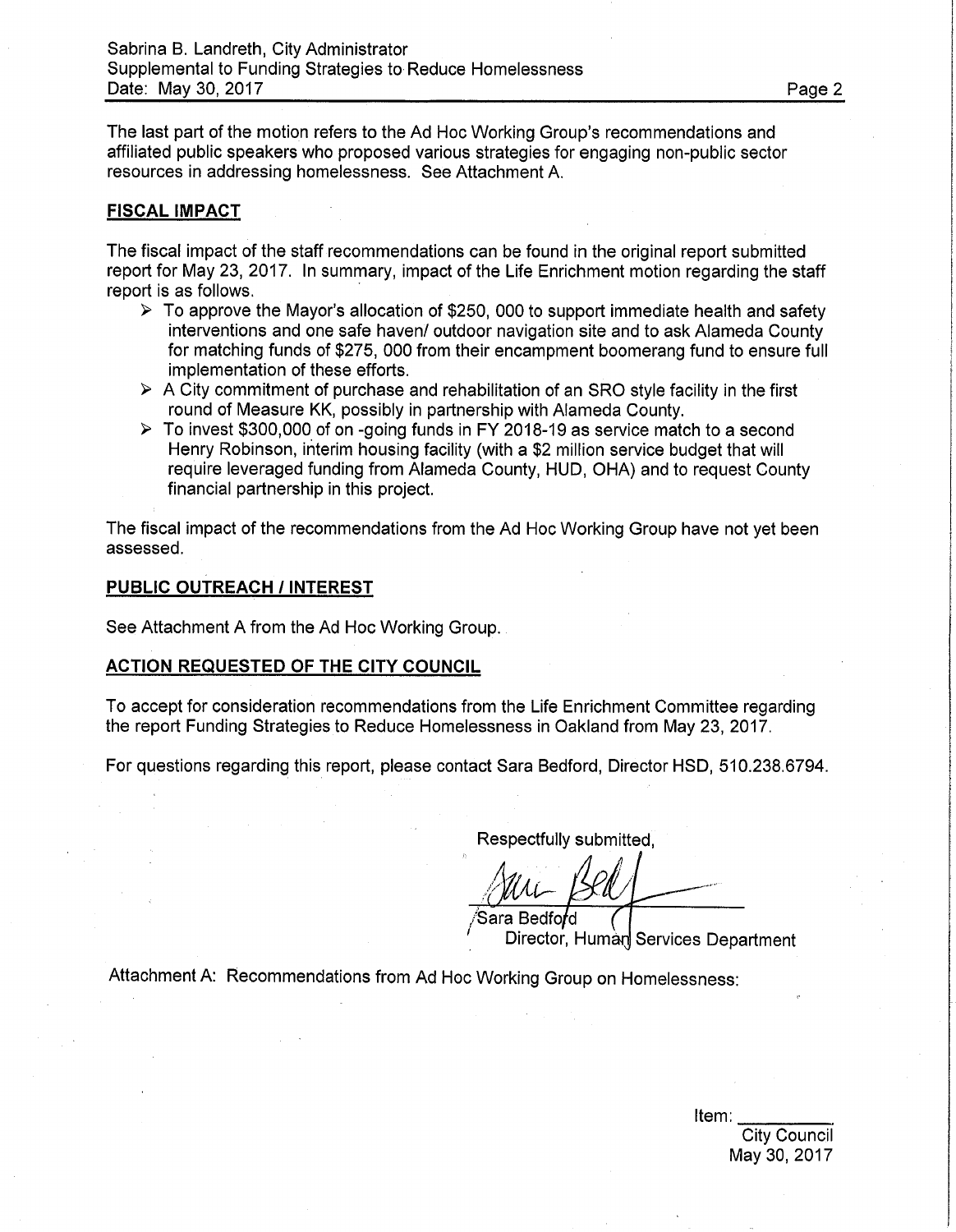# ATT *tcdM&JT Ar*

# FILED

Organization Proposa GRH MACLES Homeless Working Group for Consideration of the Life Enrichment Committee & Galgand City Council

# **To: Life Enrichment Committee**

**Lynette** Gibson McElhaney, Councilmember & Committee Chair Dan **Kalb,** Councilmember Anne Campbell Washington, Councilmember Rebecca Kaplan, Councilmember At-Large

From: **The Ad-Hoc Homeless Advocacy Working Group** [which has met bi-weekly for three months with Joe

DeVries and Office of City Administrator staff]

Tim Anderson, Tiny Homes Developer April Anthony, Advocate for Homelessness Linda Connelly, President, Successful Reentry Michael Diamond, Business Development and Consulting Judy Elkan, Small Business Owner Talya Husbands-Hankin, Advocate for Homelessness Ray Kidd, West Oakland Community Leader and Organizer David Modersbach, Alameda County Health Care Services Agency Nancy Nadei, Small Business Owner, and Former Councilmember Jonah Strauss, Executive Director, Oakland Warehouse Coalition Needa Bee, Feed the People, 'The Village' Dayton Andrews, Advocate for Homelessness Robert I Williams, Producer, WWDC Productions

James E Vann, Architect, Housing Advocate, Founding Administrator of Henry Robinson Multi Service Center for the Homeless

The **Homeless Advocacy Working Group** acknowledges and applauds the work of the Human Services Department, its associate agencies, and its comprehensive reports of May 12 & May 18 to the Life Enrichment Committee.

The Working Group has met bi-weekly with staff of the City Administrator since demolition and removal of the self-developed homeless encampment -- "The Village" -- on 7 February 2017 by the City and Caltrans. The Working Group particularly acknowledges the assistance of Joe DeVries and the city administrator's office in providing space for the Working Group to meet, analyze, and assess potential remedies for the variety of issues that describe and relate to the homeless problems of Oakland.

While the Working Group appreciates the background and recommendations of the Human Services Department's Report, the Working Group strongly believes that added specificity is urgently needed and requests that the Committee and the City Council augment the Human Services report specifically with the following recommendations of the Homeless Advocacy Working Group: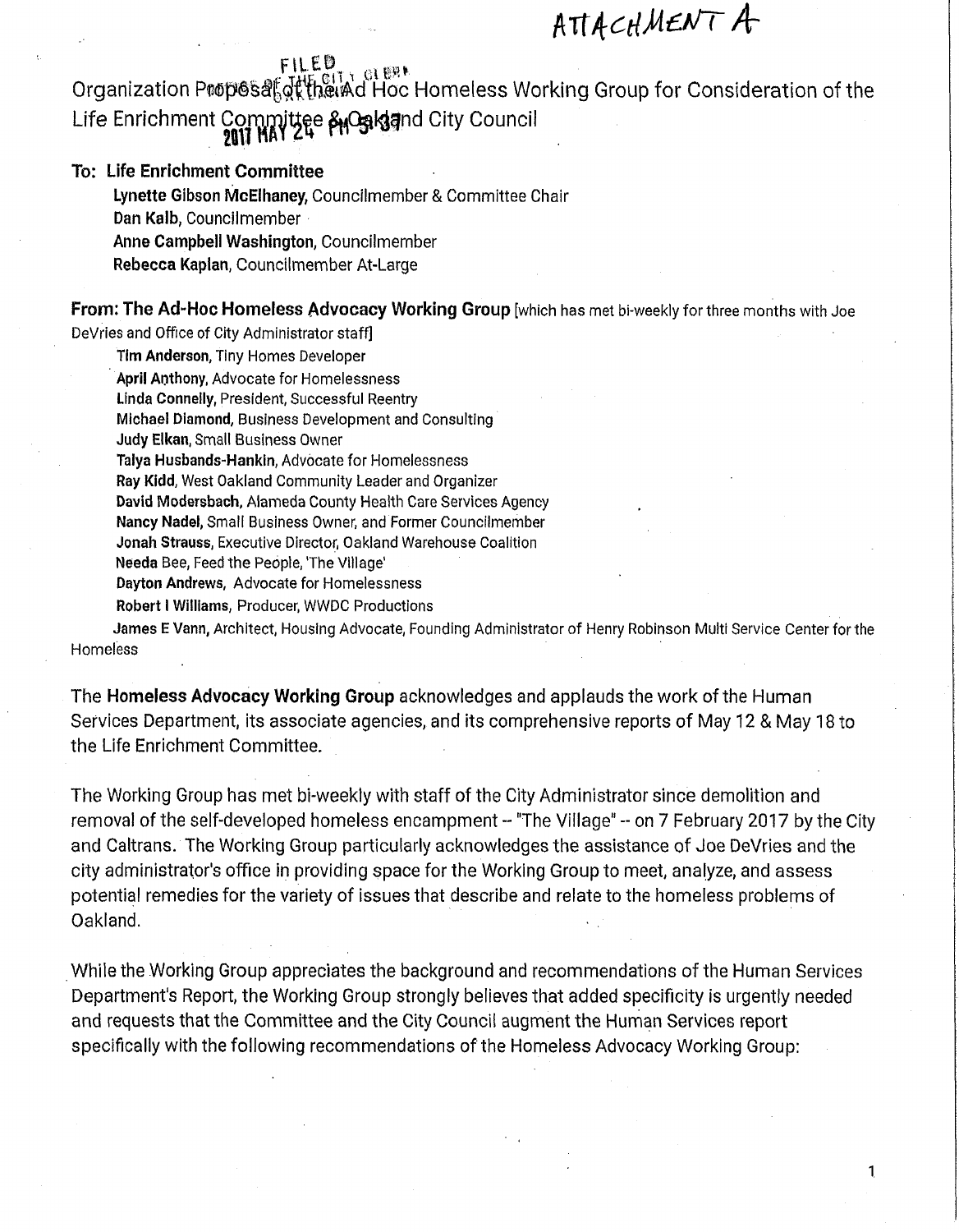- 1. Amend and Re-institute the 2016 **"Oakland Shelter Crisis Declaration,"** after adding authorization for private property involvement; and enabling annual renewal of the emergency ordinance.
- 2. Embody and authorize the Homeless Advocacy Working Group as the basis of an expanded **"Oakland Homeless Housing Task Force,"** in accordance with City Council established guidelines (see below).
- 3. Authorize the City Administrator to provide staff assistance to the **Homeless Housing Task Force** for research, relevant data, and related provisions to facilitate productive Homeless Task Force meetings.
- 4. Empower the **Homeless Housing Task Force** to bring forth recommendations for implementation of Council-approved remedies.
- 5. Direct the **Homeless Housing Task Force** to assess (a) various "camper" installations; (b) portable/modular transition housing developments; (c) tiny houses, including 'Tuff-Shed'-type facilities; (d) tiny house agreements at volunteer homeowner sites; (e) weather-protection shelter roofs; (f) SRO-type buildings; (g) repurposing of vacant and available warehouse-industrial-commercial-institutional buildings; (h) privacy installations; (i) utilization of vacant houses, where appropriate (particularly for large families and women-headed households); legislative proposals relating to "vehicular dwellings" and "right to sleep;" and (j) to bring forth recommendations, timelines, and budgets for implementation.
- 6. Direct the **Homeless Housing Task Force** to assess, bring forth, and/or implement recommendations for needed and relevant supports and services, including providers and costs (where required), specifically for: (a) porta-potties (b) potable water; (c) K-rail; (d) site security; (e) site management; (f) counseling for substance abuse-medical-mental occurrences; (h) harm reduction; (i) home navigators; (j) "compassionate" outside support servicers (police, fire safety, environmental health, vector control; education & training, skill services, pet care & animal control, licensing, etc).
- 7. Direct the **Homeless Housing Task Force** to coordinate with public and private agencies toward advancing the mission and purposes of the Task Force, including budget allocations and appropriations, grants, grants solicitation, fundraising, and co-funding by and with agencies and Alameda County.
- 8. Direct the **Homeless Housing Task Force** to assess and bring forth recommendations for appropriate "sites" with potential relevant uses, and approximate costs and impacts.
- 9. Consider authorizing and allocating an initial year budget for homelessness programs and expenses of approximately \$10 Million, and an annual continuing budget of \$5 Million (detailed below), for the purpose of efficiently initiating programs of relief and to positively impact the crisis of homelessness in the shortest amount of time.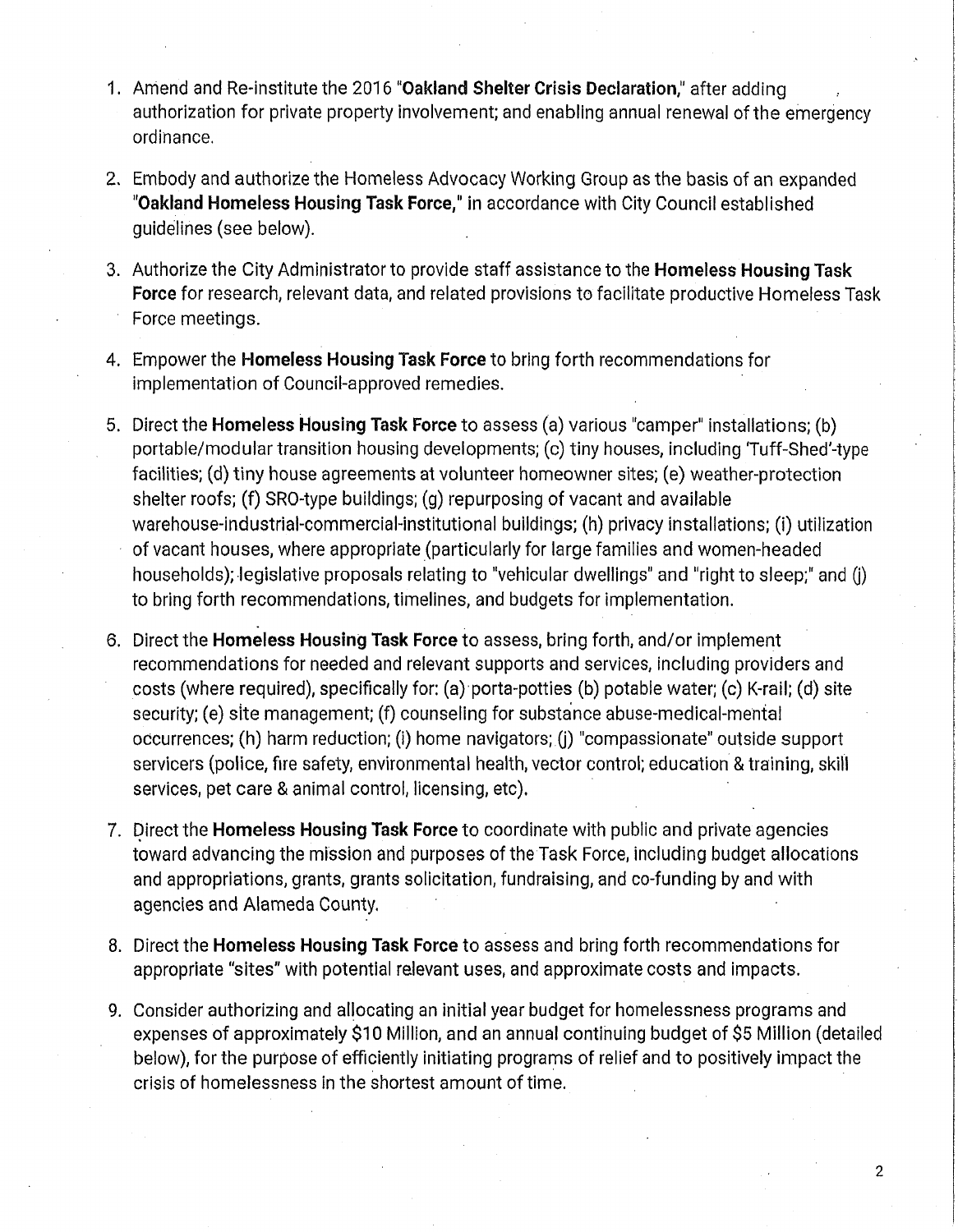**The Homeless Advocacy Working Group requests that the Life Enrichment Committee and the City Council take action to create, embody, and authorize the "Oakland Homeless Housing Task Force" in accordance with City Council guidelines, including:** 

- **®** Create, authorize, and empower the **"Oakland Homeless Housing Task Force"** as an open and inclusive collaborative, representing a cross-section of views and interests of the Oakland general public.
- Authorize one appointment each by each councilmember, the mayor, and city administrator.
- *9* Embody the existing Homeless Advocacy Working Group as the basic members of the **"Task Force"**
- « Authorize the **"Task Force"** at full composition to consist of:
	- o 30% who are homeless or formerly homeless persons;
	- 15% who are representatives of homeless-related or homeless services organizations;
	- o 30% who are elected or appointed representatives of general community, organizational, or faith-based establishments; groups;
	- o 15% who are homeowners or tenant representatives in equal numbers; and
	- o 10% of individual persons who are genuinely interested in ameliorating issues and problems of homelessness.
- Direct the Homeless Advocacy Working Group and the evolving **Task Force** to develop rules of meetings, attendance, quorum, governance, civility, decision-making, record-keeping & reporting, and public outreach and involvement.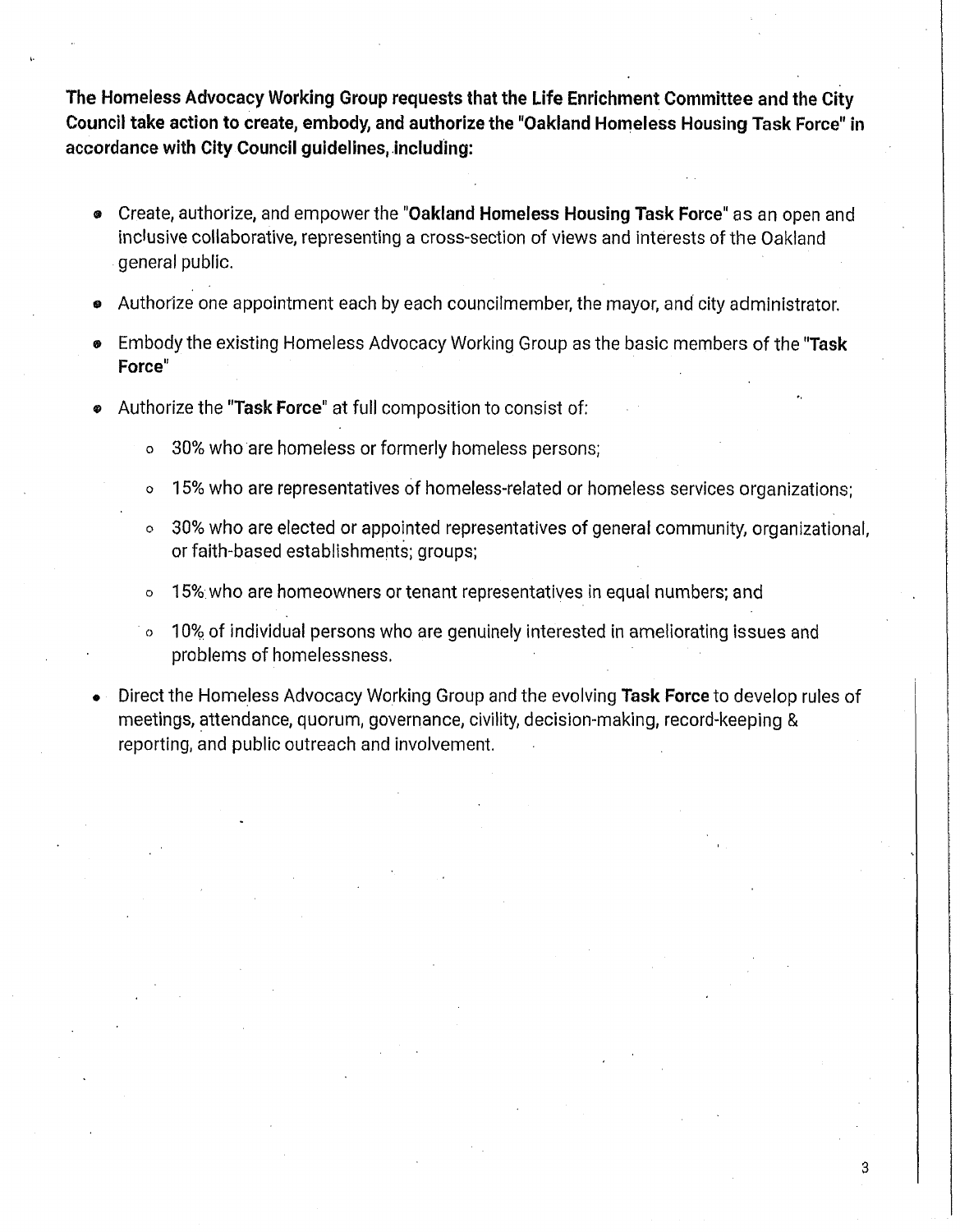# APPROXIMATE BUDGET for OAKLAND HOMELESSNESS PROGRAM

(This proposed budget of the Homeless Advocacy Working Group is **not intended to replace existing City expenditures** toward Homeless programs and services, but is proposed to augment current expenditures going forward for ongoing dynamic programs and actions financed primarily thru new sources of funds, some of which are suggested below.)

| <b>ITEM or PROGRAM</b>                          | <b>INITIAL YEAR</b>      | <b>SUBSEQUENT YEARS</b>  |
|-------------------------------------------------|--------------------------|--------------------------|
| Homeless Emergency Declaration                  | 0                        | <sup>0</sup>             |
| Establish Homeless Task Force                   | O                        | O                        |
| <b>Staff &amp; Task Force Facilitation</b>      | 140K                     | 145K                     |
| Non - Construction Programs                     | 2,000,000                | 1,000,000                |
| Purchase Buildings Programs                     | 4,000,000                | 1,000,000                |
| Supports & Services                             | 2,000,000                | 1,000,000                |
| Coordinating Agencies<br>(income offsets costs) | 1,000,000<br>(1,000,000) | 1,000,000<br>(1,000,000) |
| Site Leases & Site Purchases                    | 2,000,000                | 1,000,000                |
| <b>Total Estimate of Anticipated Costs</b>      | \$10,140,000             | \$5,145,000              |